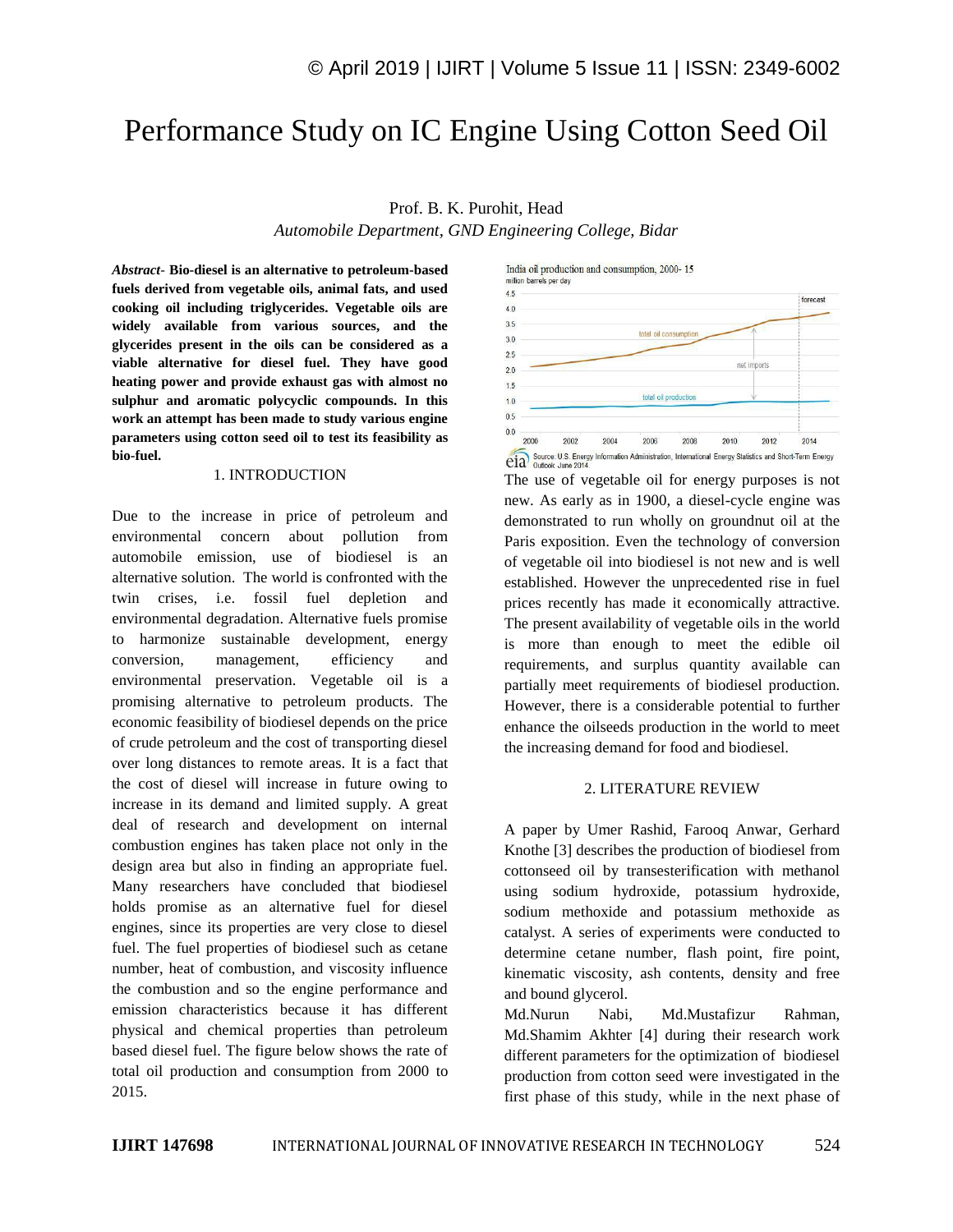the study performance test of a diesel engine with neat diesel fuel and biodiesel mixtures were carried out. Cottonseed oil is non edible oil, thus food versus fuel conflict will not arise if this is used for biodiesel production.

Chen Jinsi; Wang Xiangyang; Hu Enzhu; Xu Yufu; Hu Xianguo; Pan Lijun; Jiang Shaotong et.al. [9] used a new process of biodiesel production by transesterification of cotton seed oil with ethanol using tetrahydrofuran (THF) as co-solvent. The result showed that the cotton seed oil can be conveniently used as biodiesel.

Review of above literatures encouraged to use cotton seed oil as bio-fuel in diesel engine to conduct performance study.

# 3. STUDY OF ENGINE PERFORMANCE

Engine performance is an indication of the degree of success with which the engine converts the chemical energy contained in the fuel into useful mechanical work. In the present study cotton seed oil is the working fuel. In the present study the basic parameters chosen are:

- 1. Brake specific fuel consumption [BSFC]
- 2. Brake thermal efficiency
- 3. Mechanical efficiency
- 4. Volumetric efficiency
- 5. Exhaust gas temperature
- 6. Cylinder pressure

The trials are conducted on single cylinder, four stroke, vertical, water cooled, direct injection computerized Kirloskar make CI engine using diesel and cotton seed oil. The experiment was conducted under varying load of 0, 3, 6, 9, and 12 Kg. with injection pressure of 200 bars. Firstly the normal diesel engine is run with diesel fuel under variable load conditions. The readings are always recorded after the engine attains stability of operation after 4-5 minutes of running. Then Cotton seed oil is used in place of diesel at different temperatures. The performance parameters such as Brake Thermal Efficiency, Indicated Thermal Efficiency, Brake Specific Fuel Consumption (BSFC), Exhaust Gas Temperature (EGT) and Mechanical Efficiency and Combustion parameters such as cylinder pressure, net heat release rate and rate of pressure rise are evaluated. These performance and combustion

parameters of oils are compared to those of pure diesel. Observation tables are as given below:

### Trial on diesel

| S.             | Load | Speed      | Fuel        | Exhaust gas |
|----------------|------|------------|-------------|-------------|
| No.            | in   | in         | consumption | temperature |
|                | Kg.  | <b>RPM</b> | in cc/min.  | in $^0$ C   |
|                |      | 1592       | 8           | 154         |
| $\overline{2}$ | 3    | 1585       | 12          | 213         |
| $\mathcal{R}$  | 6    | 1536       | 14          | 261         |
|                | q    | 1547       | 18          | 321         |
| 5              | 12   | 1545       | 21          | 388         |

|  |  |  | Trial on pure cotton seed bio-diesel |  |  |  |
|--|--|--|--------------------------------------|--|--|--|
|--|--|--|--------------------------------------|--|--|--|

| S.             | Load | Speed      | Fuel        | Exhaust gas   |
|----------------|------|------------|-------------|---------------|
| No.            | in   | in         | consumption | temperature   |
|                | Kg.  | <b>RPM</b> | in cc/min.  | in ${}^{0}$ C |
|                |      | 1706       | 11          | 171           |
| $\mathfrak{D}$ | 3    | 1700       | 16          | 239           |
| 3              | 6    | 1682       | 21          | 297           |
|                | 9    | 1671       | 23          | 369           |
| 5              | 12   | 1663       | 29          | 643           |

### 4. RESULTS OF THE TRAILS

The following tables show the results of trails on diesel engine with diesel and bio-diesel as fuels under same loading conditions

Trial on diesel

| S.<br>N<br>0. | B<br>P<br>in<br>K<br>W | $_{\rm IP}$<br>in<br>K<br>W | Mecha<br>nical<br>efficie<br>ncy<br>$\%$ | <b>Brake</b><br>therm<br>al<br>effici<br>ency | Volum<br>etric<br>efficie<br>ncy<br>$\%$ | <b>Brake</b><br>specific<br>fuel<br>consum<br>ption in | Maxi<br>mum<br>pressu<br>re<br>in bar |
|---------------|------------------------|-----------------------------|------------------------------------------|-----------------------------------------------|------------------------------------------|--------------------------------------------------------|---------------------------------------|
|               |                        |                             |                                          | $\%$                                          |                                          | Kg/KW<br>/hr                                           |                                       |
| 1             | $\Omega$               | 2.<br>5                     | $\Omega$                                 | $\Omega$                                      | 91.9                                     |                                                        | 42.5                                  |
| 2             | 1                      | 3.<br>5                     | 28                                       | 1.2                                           | 91.6                                     | 0.66                                                   | 48.2                                  |
| 3             | $\overline{c}$         | 4.<br>5                     | 43.8                                     | 20                                            | 91                                       | 0.4                                                    | 51                                    |
| 4             | 3                      | 5.<br>4                     | 53.5                                     | 24                                            | 90.8                                     | 0.32                                                   | 53.2                                  |
| 5             | 3.<br>8                | 6.<br>3                     | 60.3                                     | 26                                            | 90.7                                     | 0.31                                                   | 54.8                                  |

| Trial on cotton seed bio-diesel |  |
|---------------------------------|--|
|---------------------------------|--|

| S. | в  | IP | Mecha         | <b>Brake</b> | Volum   | <b>Brake</b> | Maxi   |
|----|----|----|---------------|--------------|---------|--------------|--------|
| N  | P  | in | nical         | therm        | etric   | specific     | mum    |
| 0. | in | K  | efficie       | al           | efficie | fuel         | pressu |
|    | K  | W  | ncy           | effici       | ncy     | consum       | re     |
|    | W  |    | $\frac{0}{0}$ | ency         | %       | ption in     | in bar |
|    |    |    |               | %            |         | Kg/KW        |        |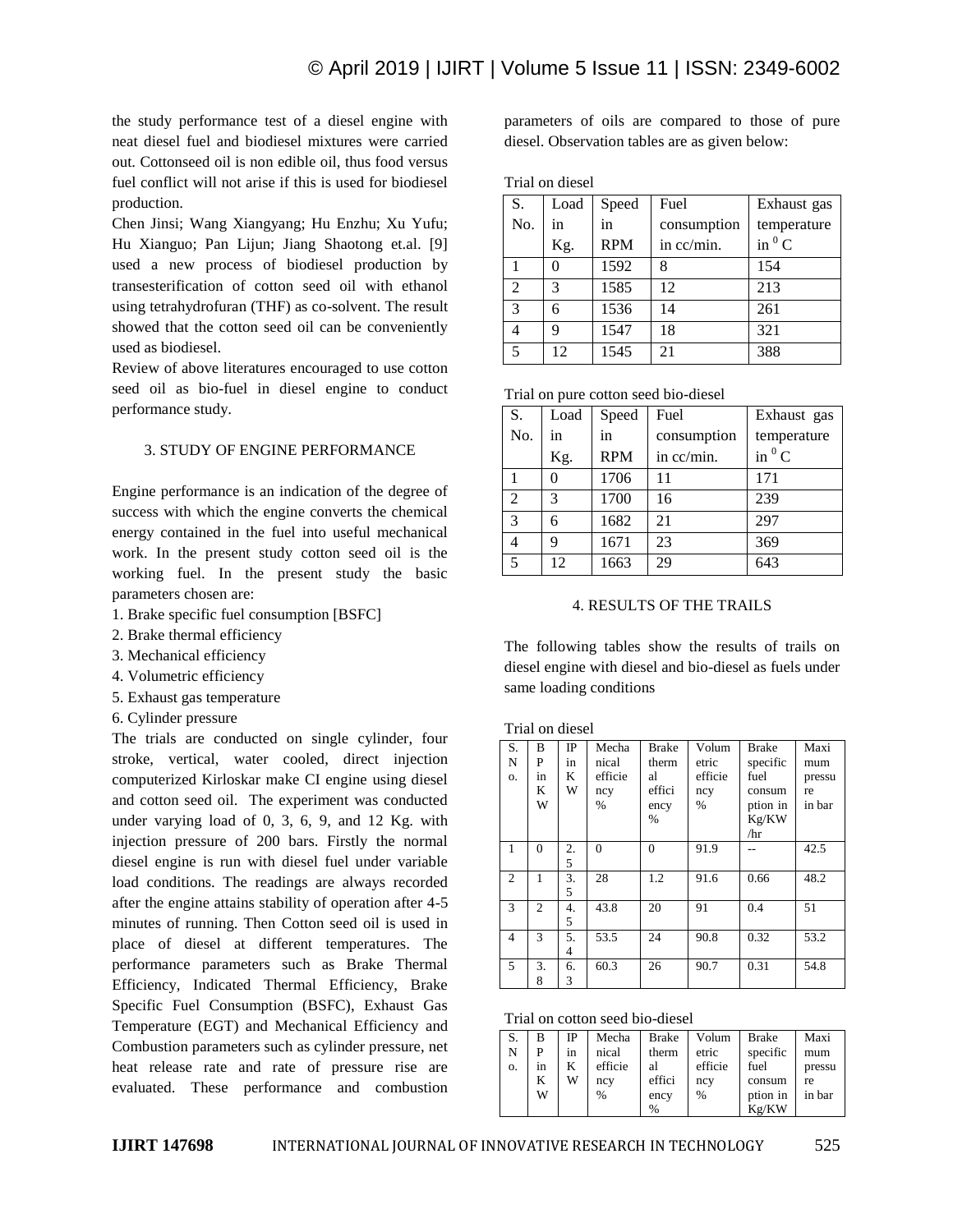|                |                |    |     |      |      | /hr  |      |
|----------------|----------------|----|-----|------|------|------|------|
|                | 0.             | 2. | 2.4 |      | 90.5 | --   | 41   |
|                | 06             | 6  |     |      |      |      |      |
| $\overline{c}$ |                | 3. | 32  | 12.3 | 90   | 0.8  | 46   |
|                |                | 5  |     |      |      |      |      |
| 3              | $\overline{c}$ | 4. | 45  | 16.7 | 88.8 | 0.6  | 48   |
|                |                | 5  |     |      |      |      |      |
| $\overline{4}$ | 2.             | 5. | 54  | 22.8 | 87.8 | 0.44 | 50.3 |
|                | 9              | 4  |     |      |      |      |      |
| .5             | 3.             | 6. | 63  | 24   | 87.5 | 0.42 | 51.3 |
|                | 9              | 3  |     |      |      |      |      |

# 5. CHARACTERISTIC CURVES AND DISCUSSIONS



Graph shows variation in brake thermal efficiency for different fuels. Lower brake thermal efficiency is observed with cotton seed bio diesel due to its higher viscosity and low volatility. Due to higher viscosity, injection of larger droplets causes slow evaporation, poor air- fuel mixing and slow combustion which results in lower thermal efficiency.

## 5.2BSFC Vs BP

Graph below shows that variation in brake specific fuel consumption for different fuels. Bio diesel shows higher BSFC due to its lower calorific value, higher viscosity and higher density as compared to diesel. This shows increase in mass of fuel flow of vegetable oils based fuels for obtaining same power as that of diesel.



# 5.3  $\eta_{\text{Vol}}$  Vs BP

Graph of volumetric efficiency vs brake power shows that volumetric efficiency depends on the amount of air sucked during suction stroke which in turn depends on temperature of the residual exhaust gases present in engine.



# 5.4Pmax Vs BP

Graph below shows variation in cylinder pressure with crank angle at full load with BP for different test fuels respectively. The peak cylinder pressure depends on quantity of fuel burnt during pre-mixed phase of combustion. Lowest peak cylinder pressure is observed with bio diesel due to its poor combustion



### 5.5<sub>nmech</sub> V<sub>s</sub> BP

Below graph shows variation in mechanical efficiency with brake power. It is observed that with bio diesel mechanical efficiency is higher as compared to diesel due to better lubrication property as compared to diesel.